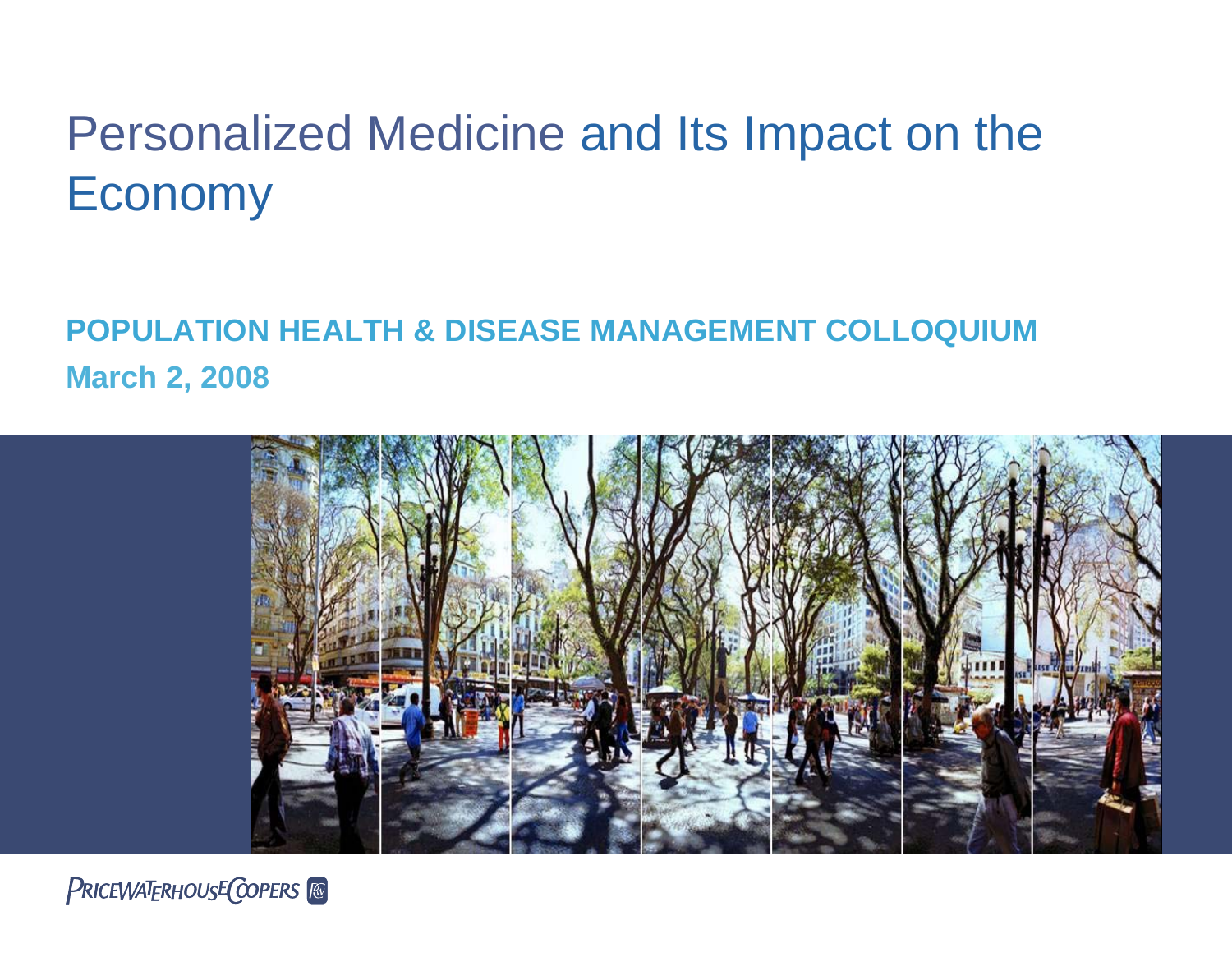#### **Background**

Personalized Medicine is becoming the new paradigm in healthcare that is transforming the way \$2.6 trillion dollars is spent in the US and \$4 trillion is spent globally

- What is "Personalized Medicine"?
	- Medicine that examines each individual's biological makeup and designs tailored strategies for maintaining and enhancing Health and Wellness and treating illness
- Personalized Medicine is estimated to be at least a \$55B market that will double within five years; the size of the closely related Health and Wellness market is estimated at \$400 to \$900B
- Most traditional healthcare companies (payers, providers, pharma, biotech) are moving aggressively into this market through R&D, JVs, acquisitions, and new product development
	- However, many of the winners in the market are likely to come from nonhealthcare companies like Google, Microsoft, Cisco, Intel, Wal-Mart, and startups better able to operate in the new paradigm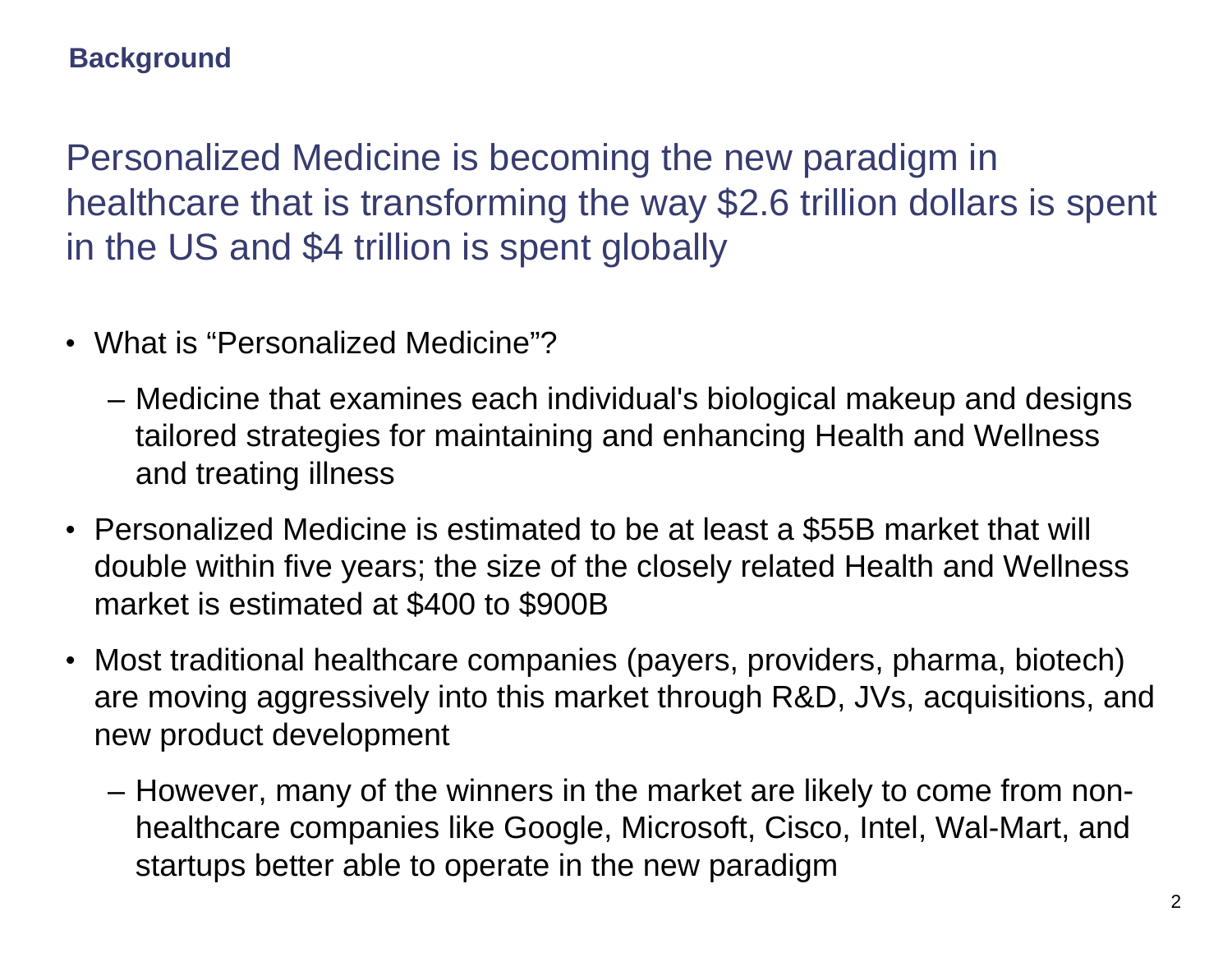*"Our view is that medicine will become more data driven…that "Our view is that medicine will become more data driven…that medicine can take on and have a more predictive component, medicine can take on and have a more predictive component, that more effort can be applied to prevention as opposed to that more effort can be applied to prevention as opposed to cure. That medicine can become more personalized down cure. That medicine can become more personalized down to…making pharmaceutical dosage really, really accurate on a to…making pharmaceutical dosage really, really accurate on a personal basis. And we think it becomes more participatory, personal basis. And we think it becomes more participatory, where the consumer is directly involved in both the wellness where the consumer is directly involved in both the wellness activities and the remediation activities to a degree that isn't activities and the remediation activities to a degree that isn't possible today. " possible today. "* 

*- Craig Mundie - Craig Mundie*

*Chief Research and Strategy Officer, Microsoft Chief Research and Strategy Officer, Microsoft*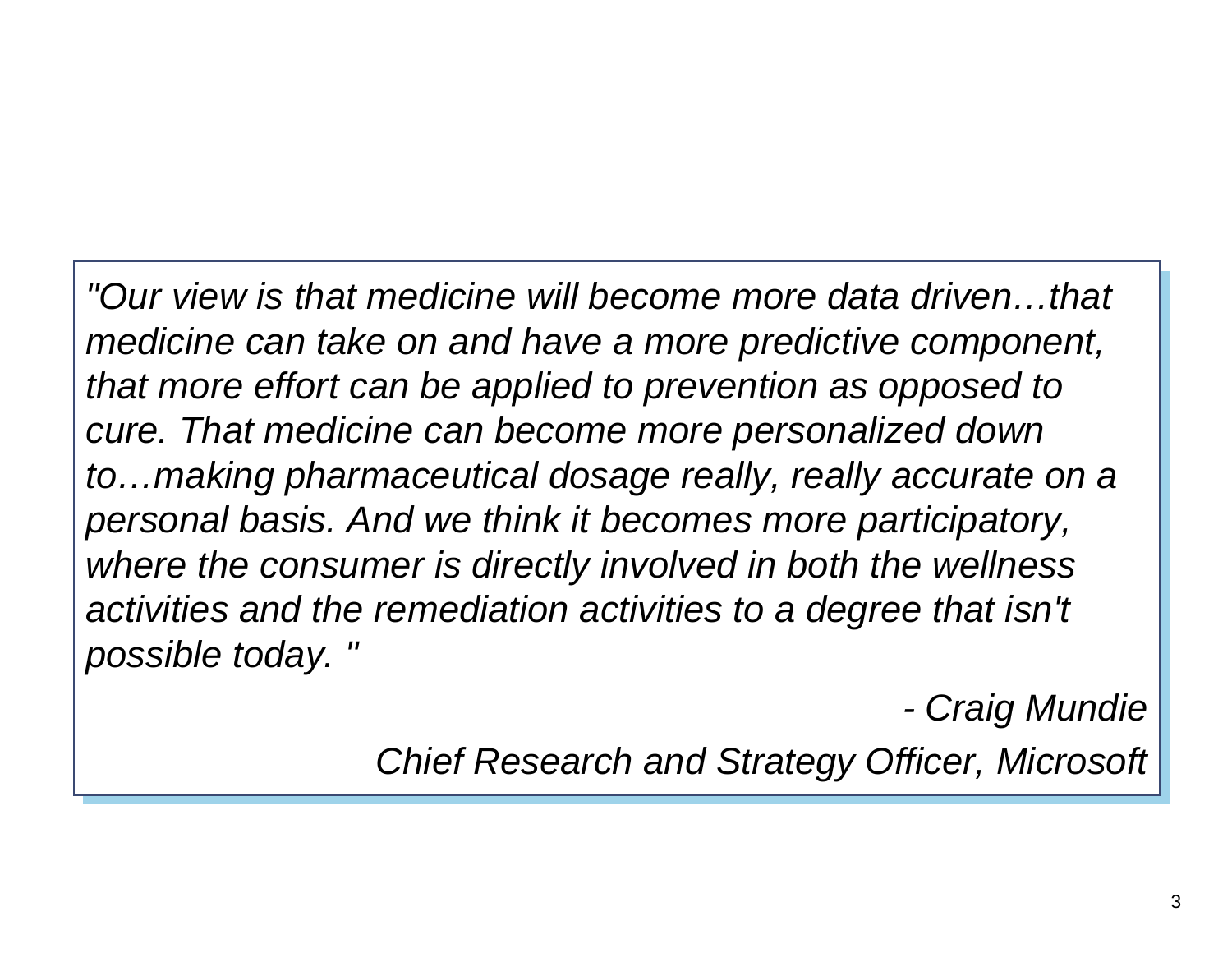#### **Background**

We are at a tipping point in Personalized Medicine, driven by rapid technological advances as well as other changes

- Advances in Personalized Medicine are driven by many forces that include:
	- Collapsing technology costs in genomics and proteomics genomes sequenced for \$100 in an hour at any doctor's office - within 5 years.
	- Increased process speed, storage, and bandwidth capacity enabling IT therapeutic design - applying IT tools to design drugs on a virtual basis - like car design.
	- Ubiquitous connectivity allows customized solutions in both Disease Management and Health & Wellness - telehealth, homehealth, the iPhone, web applications enable personalized care outside the clinic
	- Pay-for-performance, evidence-based, consumer-directed healthcare will alter the standard of care from generic to specific - demand for outcomebased medicine that delivers value despite individual differences
	- Consumer empowerment, information, and risk management concerns have created educated and demanding consumers - scope of solutions across the Health and Wellness continuum is increasing breadth of consumer choice.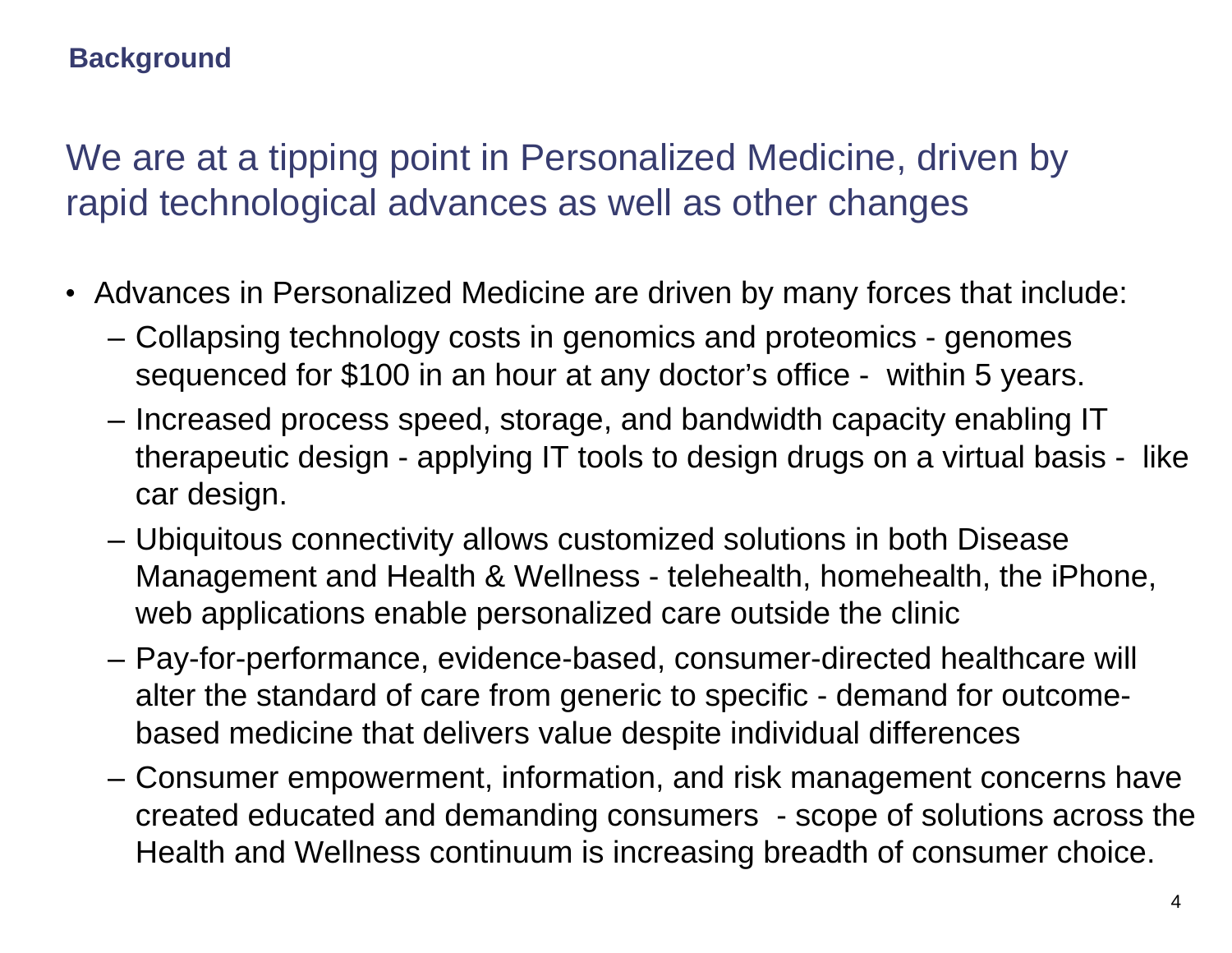The segment of the Personalized Medicine market made up of "traditional" pharma / biotech firms, healthcare providers, and diagnostics companies and start-ups in genomics, proteomics, stem-cell and gene-therapy is estimated at about \$55 billion



Source: HIRC, CSFB, Amersham/GE Healthcare, ISAAA, Cropnosis, Inverness, Adnexus/Bristol-Myers Squibb, Kalorama, Company Information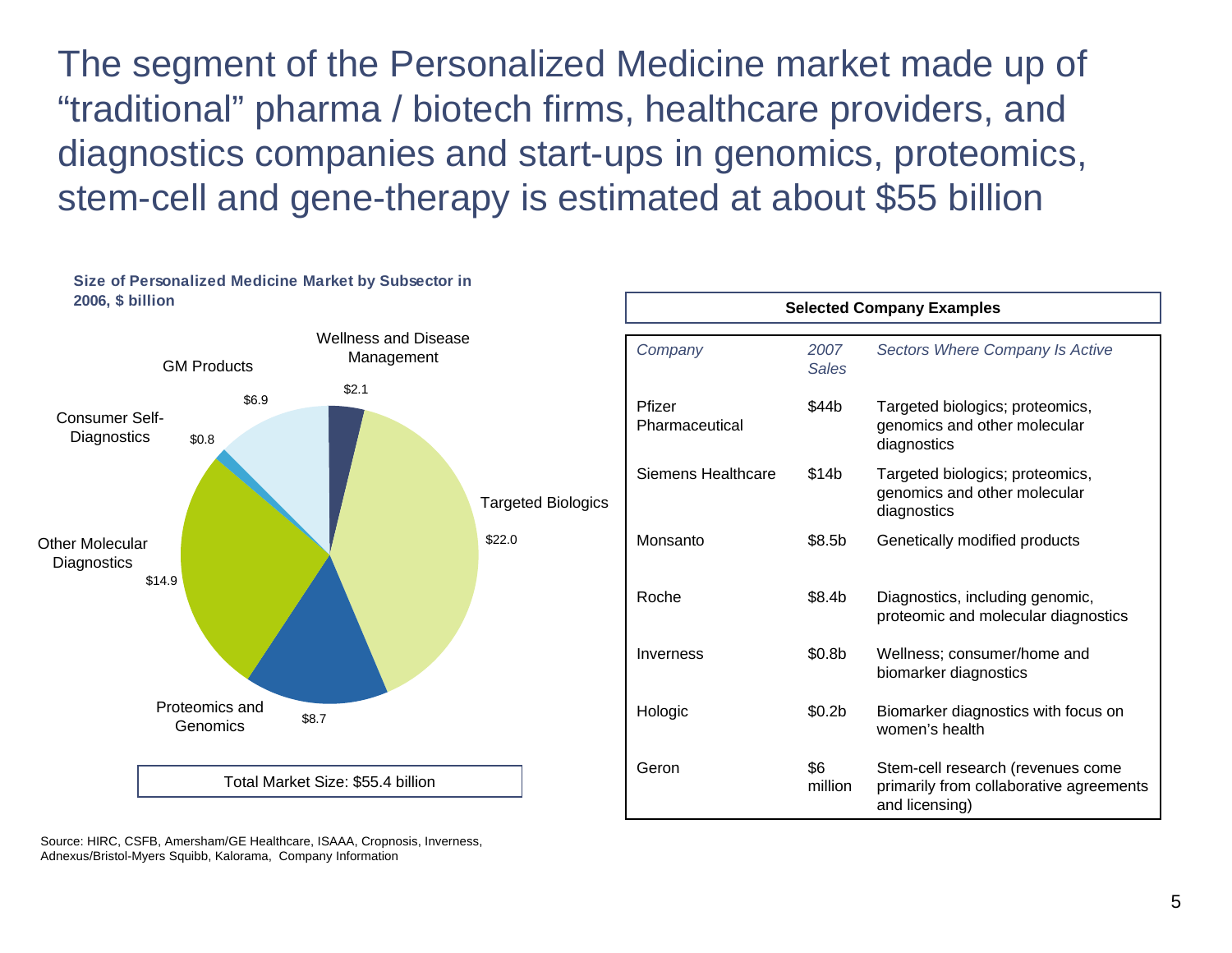## The size of the Personalized Medicine market is projected to nearly double between 2006 and 2011, with various factors contributing to the growth of different sectors



Source: Kalorama, ISAAA, Amersham/GE Healthcare, HIRC, CSFB

- The market for Personalized Medicine products is expected to grow 11% per year, reaching about \$95B in 2011
- Different sectors have different growth drivers, though all are driven in large part by scientific advances and consolidation
	- Wellness, the fastest-growing market at a projected 19% CAGR, is driven by a need for companies to control health costs by implementing programs to improve employees' health
	- Ageing baby boomers also add to Wellness' growth, by increasing the numbers of chronically ill disease management clients
	- Worldwide food shortages contribute to the 12% growth of GM products
	- Genomics, proteomics and areas like stem-cell and gene therapy research are boosted by technological advances and the potential of therapies coming to market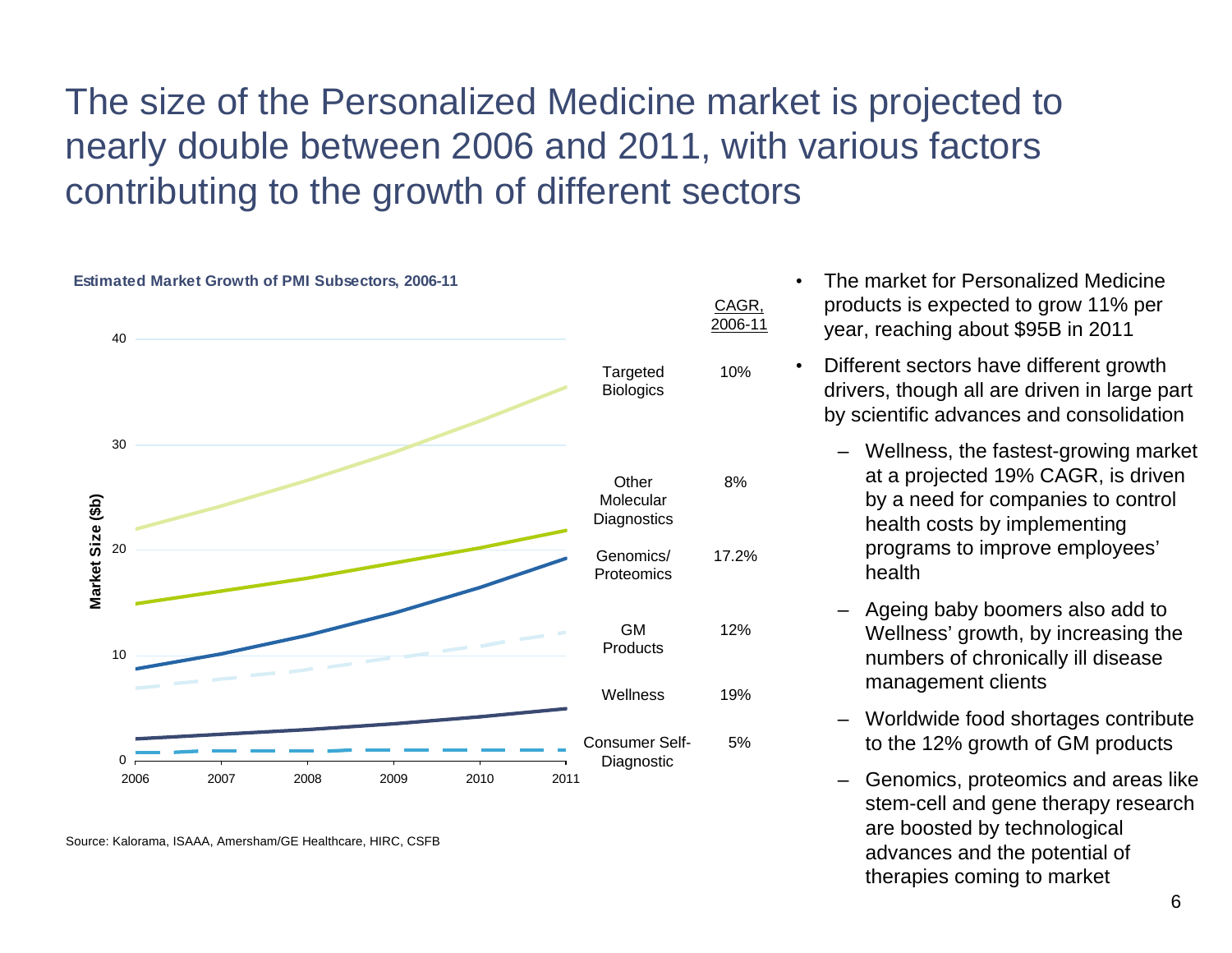### The Personalized Medicine market is also driving the growth of the Wellness market

- In 2005, Business Week estimated that "Wellness" was poised to grow from a \$400 billion to a \$1 trillion industry by 2020
- The Wellness market may be even larger:
	- "It's clear that the current debate over cost, quality, and access to care is necessary but completely inadequate to achieve the health gains we need and deserve. Health is produced mostly outside of healthcare….We hear many people talking about the \$2 trillion [plus] we are spending on healthcare but very few are talking about what we think may be \$800-\$900 billion consumers are paying outof-pocket for wellness activities and products. This demand is largely ignored by most of us in the formal health and healthcare sector."

> Dr. Brad Perkins, Chief Strategy and Innovation Officer at the CDC

- The Health and Wellness market is also attracting major players.
	- Steve Case, co-founder of America Online, who was recently named the most powerful person in healthcare by Modern Healthcare magazine, is the Founder, Chairman and Chief Executive Officer of Revolution Health Group, which aims to offer information and advice to consumers regarding healthcare choices (Note: Eric Schmidt, chairman and CEO of Google, and Bill Gates, chairman of Microsoft Corp., Ranked No. 2 and No. 3)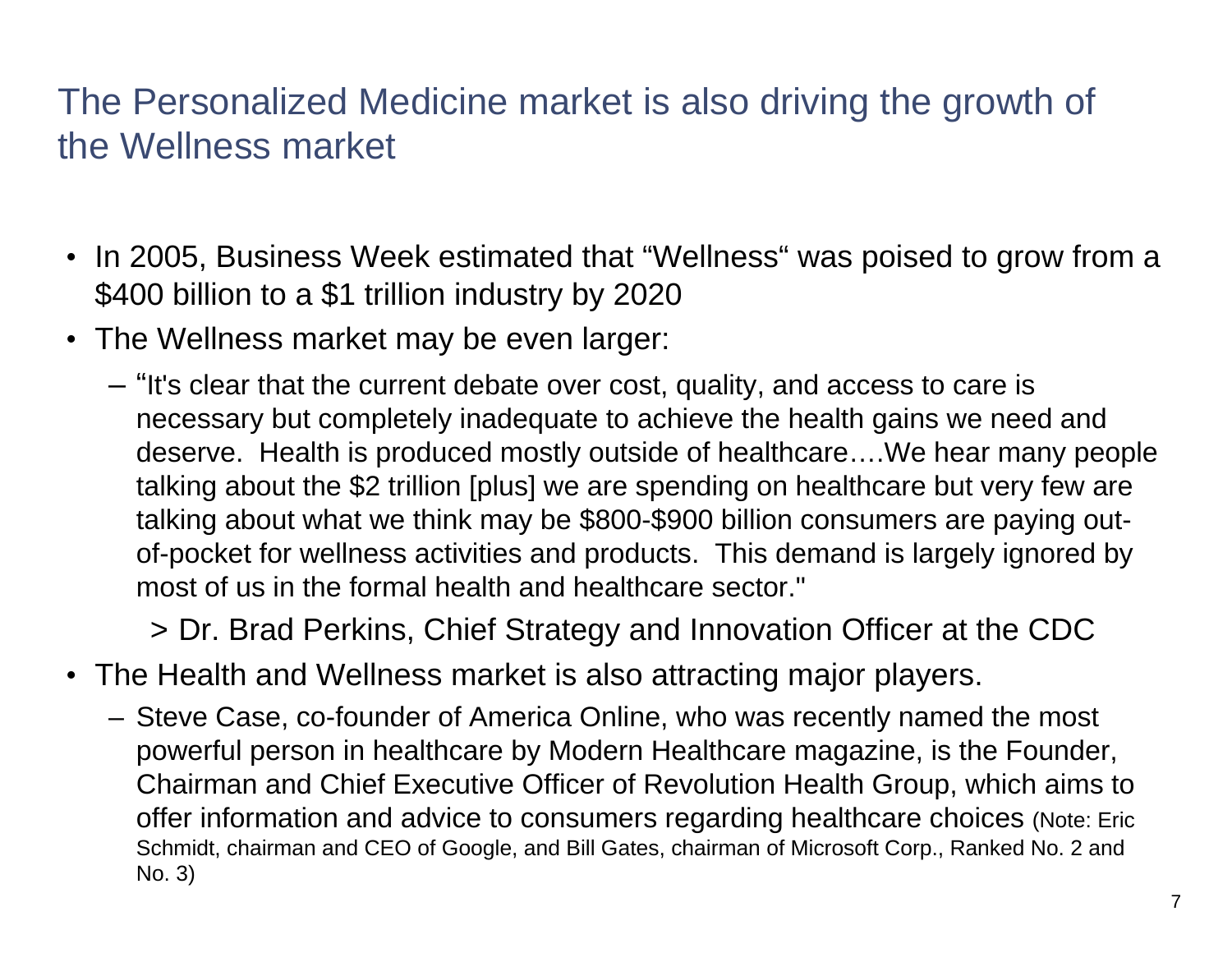Recent years have seen tens of billions of dollars in M&A activity by companies active in Personalized Medicine as consolidation shapes the industry and new players emerge - Sectors like stem-cell research and proteomics see millions in venture capital funding each quarter

| <b>Target</b>                  | Acquirer                       | Value              | <b>Description of Target</b>                                                  |
|--------------------------------|--------------------------------|--------------------|-------------------------------------------------------------------------------|
| Dade Behring<br>Diagnostics    | <b>Siemens</b>                 | \$7b               | Develops variety of diagnostics<br>tools, including gene and<br>protein-based |
| Cytyc<br>Corporation           | Hologic                        | \$6.2b             | Uses genomics for tests for<br>breast cancer detection                        |
| Ventana                        | Roche                          | \$3 <sub>b</sub>   | Creates cancer therapies<br>based on patient's DNA                            |
| Ameripath                      | Quest<br>Diagnostics           | \$2 <sub>b</sub>   | DNA-based diagnostics and<br>other diagnostics tools                          |
| <b>BioSite</b>                 | Inverness                      | \$1.7 <sub>b</sub> | Proteomics tests for heart,<br>infectious and thromboembolic<br>diseases      |
| Digene                         | Qiagen                         | \$1.6b             | DNA and RNA tests for<br>detection of disease                                 |
| <b>BioVeris</b>                | Roche                          | \$0.6 <sub>b</sub> | Immunochemistry-based<br>diagnostics tools                                    |
| Adeza<br><b>Biomedical</b>     | Cytyc                          | \$0.5 <sub>b</sub> | Proteomics-based women's<br>and prenatal diagnostics                          |
| Adnexus<br><b>Therapeutics</b> | <b>Bristol-Myers</b><br>Squibb | \$0.4 <sub>b</sub> | Targeted biologics therapies to<br>treat disease via proteins                 |
| Morphotek                      | Eisai                          | \$0.3 <sub>b</sub> | Tests for biomarkers used to<br>diagnose and treat cancer                     |

2007's Largest Deals Involving Companies Active in the PM Space

| Largest VC investments in PM companies in 2Q2008 |  |  |  |  |
|--------------------------------------------------|--|--|--|--|
|--------------------------------------------------|--|--|--|--|

| Company                           | Investor                                   | Size of<br>Investment | Description of<br>Company            |
|-----------------------------------|--------------------------------------------|-----------------------|--------------------------------------|
| Five Prime<br><b>Therapeutics</b> | ATV, Domain,<br>Kleiner Perkins,<br>et al. | \$40M                 | Develops therapeutic<br>proteins     |
| <b>BiPar Sciences</b>             | Domain                                     | \$17.5M               | Makes genomics-<br>based tumor drugs |
| <b>Riley Genomics</b>             | Kleiner Perkins,<br>Mohr Davidow           | \$15M                 | Specialty diagnostics                |
| Fate<br>Therapeutics              | Domain                                     | \$12.9M               | Develops stem-cell<br>therapies      |
| Osprey<br>Pharmaceutical          | Burrill, BDC,<br>GeneChem                  | \$11M                 | Produces therapeutic<br>proteins     |

VC investments in the biotech space have risen at a rate of 2% per quarter since 1999

**VC Investments in Biotechnology by Quarter, 1999-2008**



Source: The Walden Group, PwC Money Tree, Company Information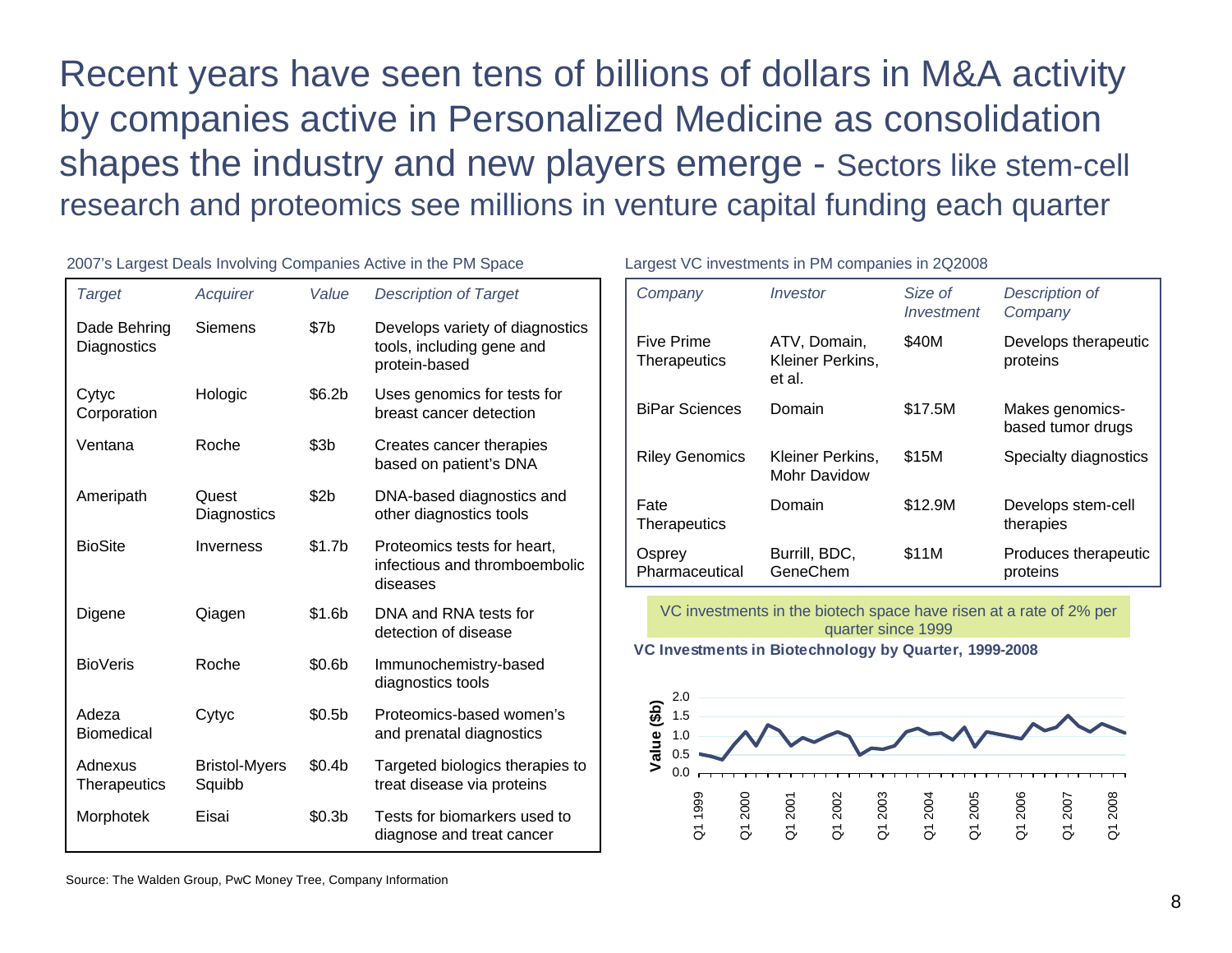From a financial perspective, the overriding goal of Personalized Medicine is not necessarily to reduce costs (though this is expected to be a benefit) but to increase value

- The true promise of Personalized Medicine is to maximize health value, that is, to maximize the outcomes for every dollar spent on healthcare
	- The best way to deliver value via the healthcare system is to promote better health to avoid disease altogether and to adopt earlier, more precise interventions when disease occurs - Personalized Medicine is already enabling both of these approaches
- As the number of entrants into the market increases, competition will drive the creation of increasing value delivered in new, ever more innovative ways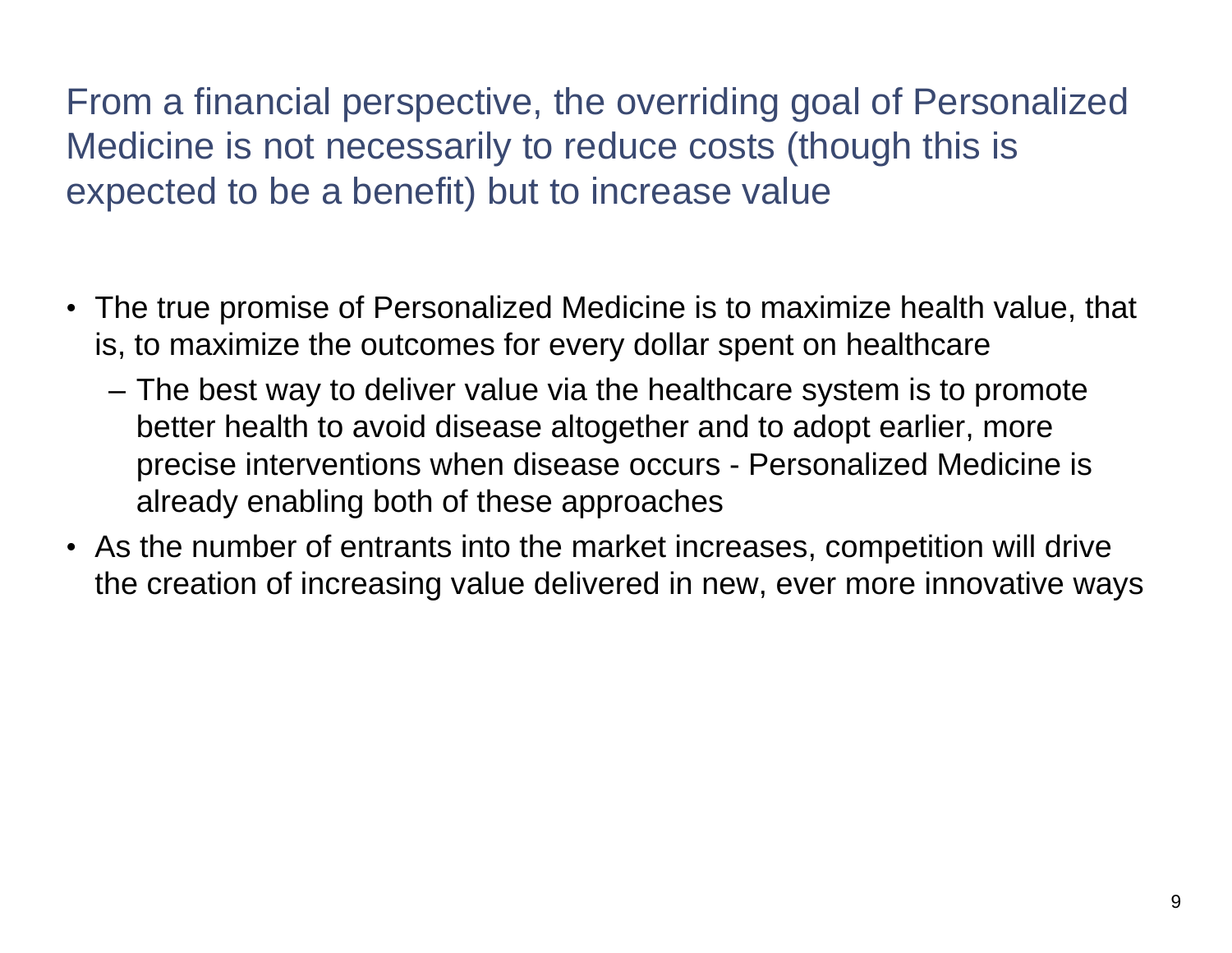Personalized Medicine is expected to have a significant impact on the economy as well as on costs, with the impact on costs differing in the short-term versus long-term.

- Personalized Medicine is a disruptive innovation that will upend traditional business models; create new economic models and funds flow; and reallocate healthcare resources away from disease treatment and towards wellness and prevention
- In the short-term, Personalized Medicine may increase the costs of healthcare because of:
	- The learning curve associated with the development and use of new diagnostics tools, that is, creating tests that are predictive and applying the right test(s) to the right patient(s)
	- The increased demand for diagnostic testing, even by those at low risk for disease
	- The likely continuation of the practice of validating positive diagnostic tests using other tests, for example, expensive imaging procedures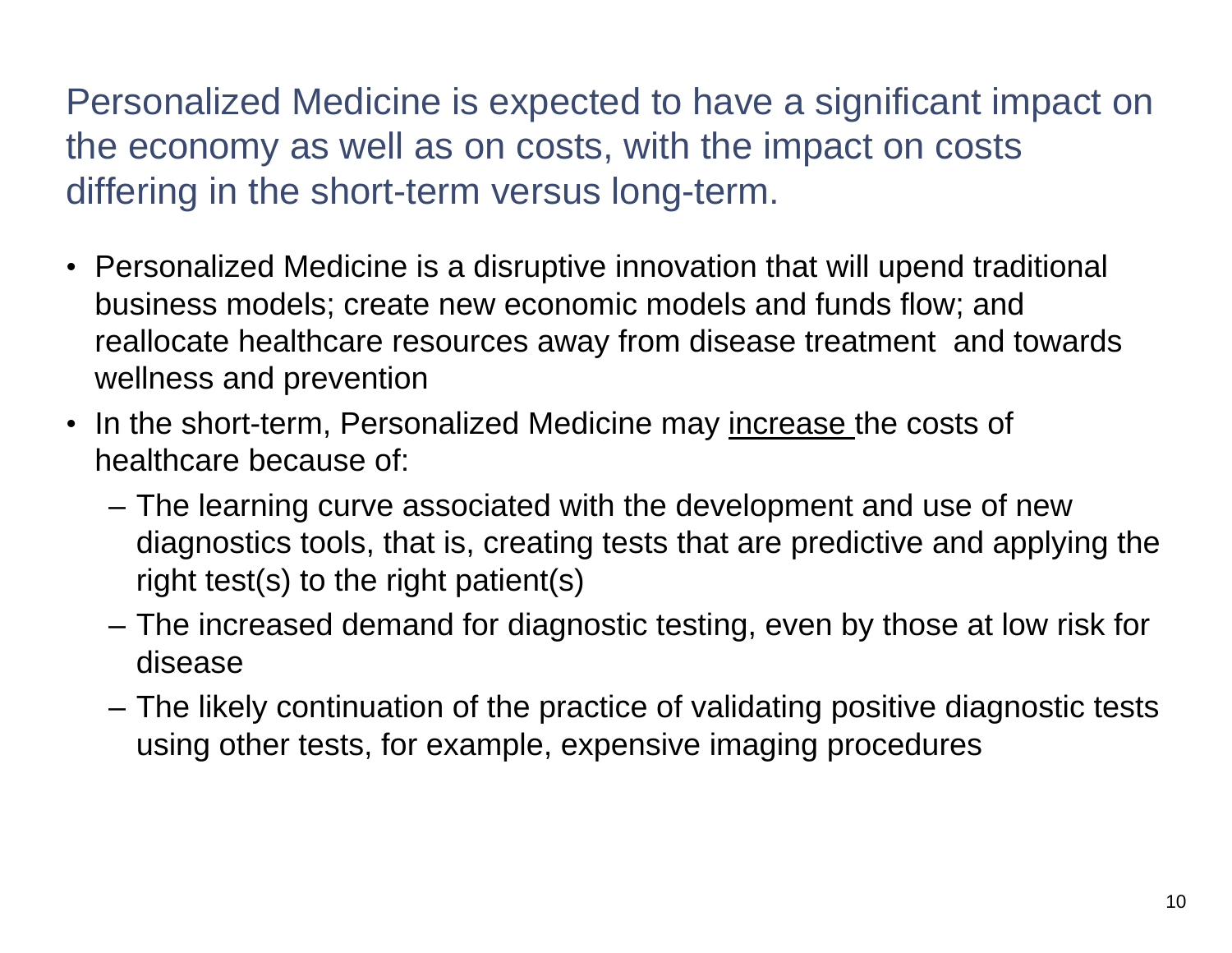Personalized Medicine is expected to have a significant impact on the economy as well as on costs, with the impact on costs differing in the short-term versus long-term.

- In the long-term, Personalized Medicine will likely decrease the costs of healthcare because of:
	- The emphasis on prevention, which will reduce the incidence of disease and related costs
	- The development of improved diagnostics, which will eliminate the costs associated with:
		- > Validating positive diagnostic tests (e.g., through expensive imaging procedures)
		- > Implementing treatments that produce no benefits and may even cause harm
	- A focus on early detection and ongoing monitoring, which will eliminate the need for the expensive procedures, devices, and drugs required by current health interventions, many of which target late stage disease
	- In addition, gains can be expected due to the increased productivity and reduced absenteeism resulting from the improved overall health of the workforce